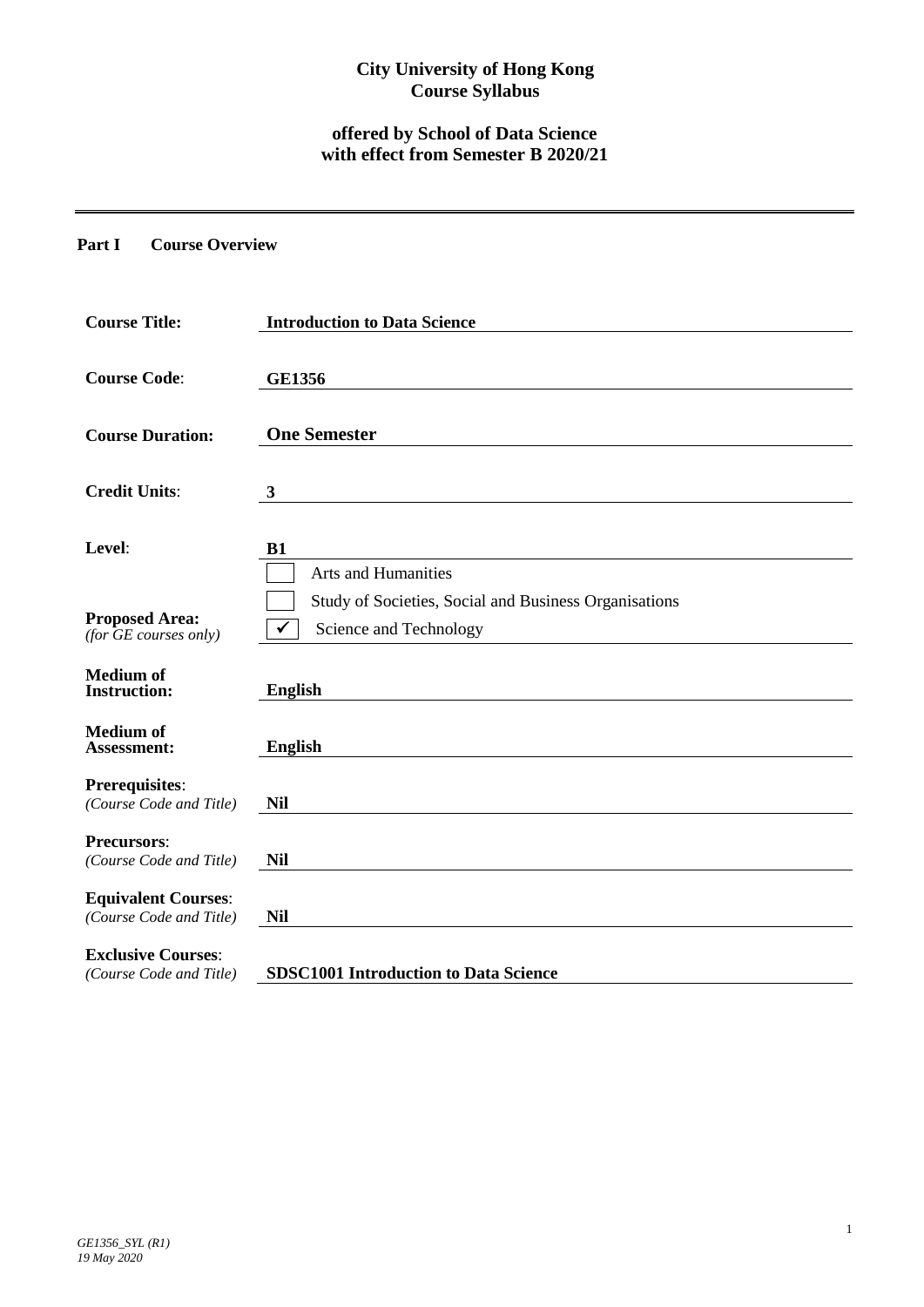## **Part II Course Details**

## **1. Abstract**

*(A 150-word description about the course)*

Data is everywhere. This is the first introductory course for the first-year students without backgrounds in college mathematics or statistics or computer programming. The course aims to provide the training of the important mind-set and unique perspective of data-driven modelling: how to identify, formulate, process and interpret the role of data and data techniques when modelling the real problems. In this course, we will describe the roles of data analytics in solving various scientific, engineering, business, societal problems, by presenting a large set of empirical case studies and successful applications across various industries. This course will be co-taught by multiple lecturers on selected topics related to the data science from the traditional applications to the most state-of-the-art industrial applications. Rather than developing abstract and specific theoretical knowledge, the focus of the course will be the overview of the data science and the participation of versatile projects and applications from real world. Through interaction with guest lecturers, pilot group projects and individual written reports and oral presentations, students will gradually build up the unique viewpoints of data resource behind many successful businesses and the understanding of the vital functions of big data in modern societies.

## **2. Course Intended Learning Outcomes (CILOs)**

*(CILOs state what the student is expected to be able to do at the end of the course according to a given standard of performance.)*

| No. | $CLOS^{\overline{\#}}$                                                                                                                                                                                          | Weighting*<br>(i f)<br>applicable) | Discovery-enriched<br>curriculum related<br>learning outcomes<br>(please tick where<br>appropriate) |    |    |
|-----|-----------------------------------------------------------------------------------------------------------------------------------------------------------------------------------------------------------------|------------------------------------|-----------------------------------------------------------------------------------------------------|----|----|
|     |                                                                                                                                                                                                                 |                                    | AI                                                                                                  | A2 | A3 |
| 1.  | Identify the presence of big data in examples from daily<br>life and business practice; elaborate the logics of why and<br>how the use of data could change the way of solving these<br>problems.               | 20%                                | V                                                                                                   |    |    |
| 2.  | Build and refine analytical concepts to understand the<br>synthesis of domain knowledge and data science;<br>Understand the <i>pro</i> and <i>con</i> of data-driven modelling<br>approach.                     | 20%                                | $\sqrt{ }$                                                                                          | V  |    |
| 3.  | Build an elementary knowledge of mathematical,<br>probabilistic and statistical foundations for data science and<br>develop elementary programming techniques of handling<br>simple data processing and mining. | 20%                                | V                                                                                                   |    |    |
| 4.  | Develop the concept on the connection of data science with<br>other technical fields such as mathematics, statistical<br>learning, computer science, artificial intelligence.                                   | 20%                                | V                                                                                                   | V  |    |
| 5.  | Develop critical thinking skills regarding to the application<br>of data sciences and societal benefit.                                                                                                         | 20%                                | V                                                                                                   | V  |    |
|     | $*$ If weighting is assigned to CILOs, they should add up to 100%                                                                                                                                               | $100\%$                            |                                                                                                     |    |    |

*If weighting is assigned to CILOs, they should add up to 100%.* 100%

*# Please specify the alignment of CILOs to the Gateway Education Programme Intended Learning outcomes (PILOs) in Section A of Annex.* 

*A1: Attitude* 

*Develop an attitude of discovery/innovation/creativity, as demonstrated by students possessing a strong sense of curiosity, asking questions actively, challenging assumptions or engaging in inquiry together with teachers.*

*A2: Ability*

*Develop the ability/skill needed to discover/innovate/create, as demonstrated by students possessing critical thinking skills to assess ideas, acquiring research skills, synthesizing knowledge across disciplines or applying academic knowledge to self-life problems.* A3: *Accomplishments*

*Demonstrate accomplishment of discovery/innovation/creativity through producing /constructing creative works/new artefacts, effective solutions to real-life problems or new processes.*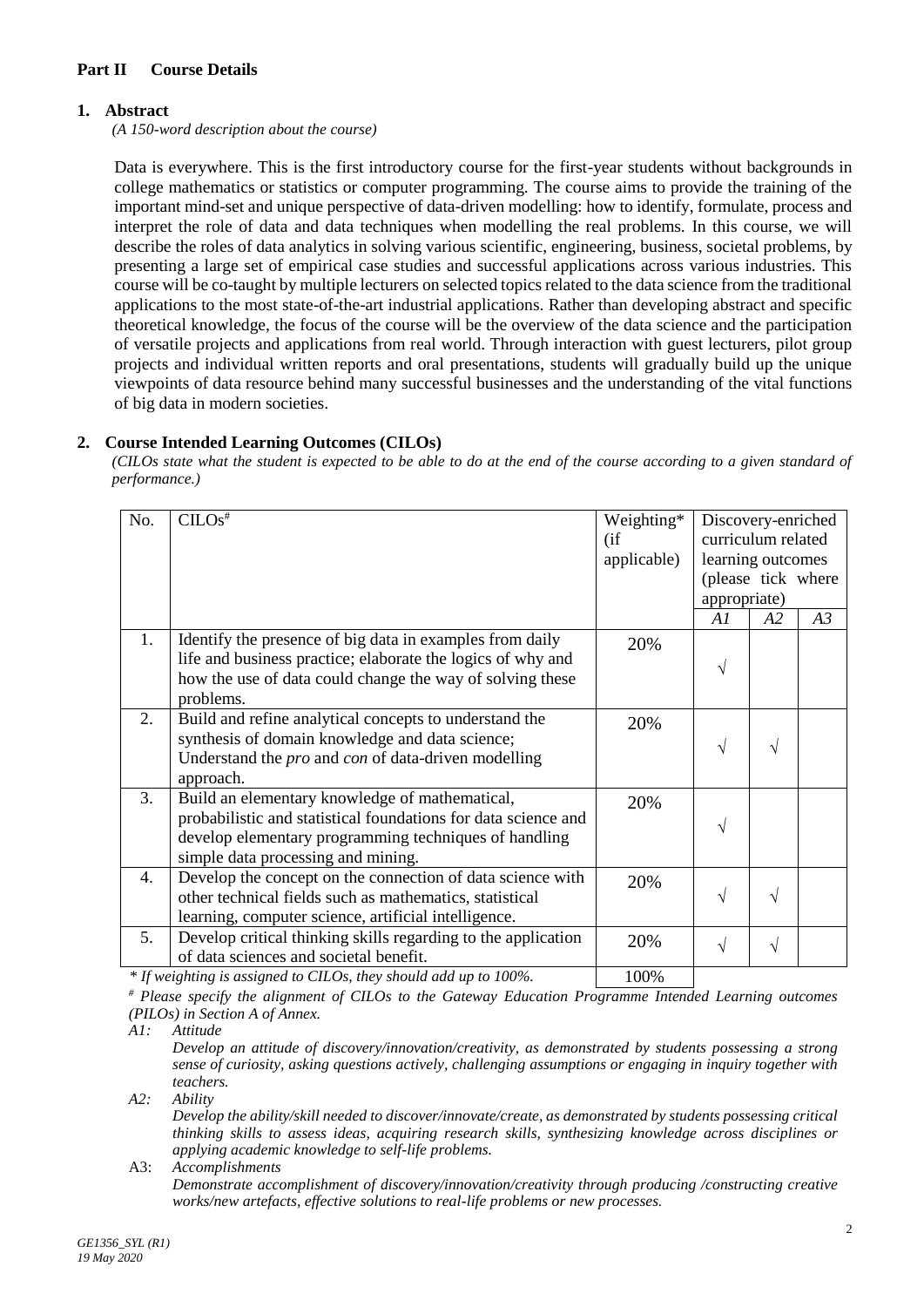### **3. Teaching and Learning Activities (TLAs)**

*(TLAs designed to facilitate students' achievement of the CILOs.)*

| <b>TLA</b> | <b>Brief Description</b>               | CILO No. |  |   | Hours/week<br>(if applicable) |                  |
|------------|----------------------------------------|----------|--|---|-------------------------------|------------------|
|            |                                        |          |  | 4 |                               |                  |
| Lecture    | Learn the development of data science  |          |  |   |                               | 2 hours per week |
|            | during lecturing time                  |          |  |   |                               |                  |
| Tutorial   | Learn basic programming skills and     |          |  |   |                               | 1 hour per week  |
|            | review the methods taught in lecture   |          |  |   |                               |                  |
| Hand-in    | Summary and reflection on the learning |          |  |   |                               | after class      |
| Assignment | materials.                             |          |  |   |                               |                  |

## **4. Assessment Tasks/Activities (ATs)**

*(ATs are designed to assess how well the students achieve the CILOs.)*

| <b>Assessment Tasks/Activities</b>     | CILO No. |  |  |  |      | Weighting* | <b>Remarks</b> |
|----------------------------------------|----------|--|--|--|------|------------|----------------|
|                                        |          |  |  |  |      |            |                |
| Continuous Assessment: 80%             |          |  |  |  |      |            |                |
| Test/Quiz                              |          |  |  |  |      | 10%        |                |
| In-class discussion                    |          |  |  |  |      | 20%        |                |
| Assignments/Reports                    |          |  |  |  |      | 50%        |                |
| Examination: 20% (duration: 1 hours)   |          |  |  |  |      |            |                |
| Examination                            |          |  |  |  |      | 20%        |                |
| *The weightings should add up to 100%. |          |  |  |  | 100% |            |                |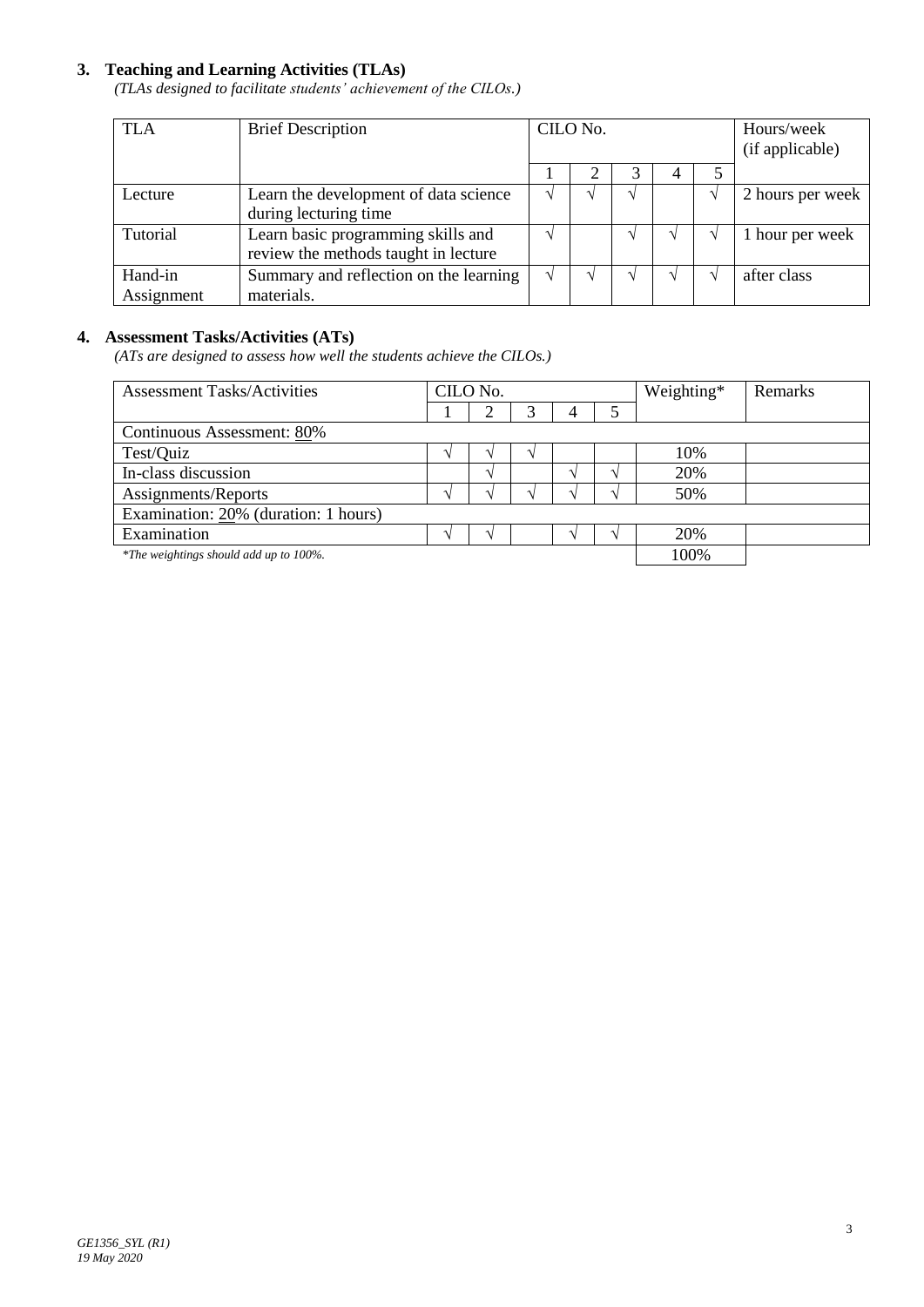# **5. Assessment Rubrics**

*(Grading of student achievements is based on student performance in assessment tasks/activities with the following rubrics.)*

| <b>Assessment Task</b>    | Criterion                                                                                                                                                             | Excellent     | Good          | Fair          | Marginal     | Failure                                    |
|---------------------------|-----------------------------------------------------------------------------------------------------------------------------------------------------------------------|---------------|---------------|---------------|--------------|--------------------------------------------|
|                           |                                                                                                                                                                       | $(A+, A, A-)$ | $(B+, B, B-)$ | $(C+, C, C-)$ | (D)          | (F)                                        |
| Test/Quiz                 | Ability to explain and analyse in detail on the issues of<br>data sciences.                                                                                           | High          | Significant   | Moderate      | <b>Basic</b> | Not even<br>reaching<br>marginal<br>levels |
| In-class discussion       | Attitude of learning and participating the seminar<br>topics                                                                                                          | High          | Significant   | Moderate      | <b>Basic</b> | Not even<br>reaching<br>marginal<br>levels |
| 3.<br>Assignments/Reports | Ability to explain and analyse in depth on the various<br>aspects of data sciences.                                                                                   | High          | Significant   | Moderate      | <b>Basic</b> | Not even<br>reaching<br>marginal<br>levels |
| Examination<br>4.         | The examination will consist of one 1-hour paper. The<br>questions have multiple and flexible formats to assess<br>the general understanding of the course materials. | High          | Significant   | Moderate      | <b>Basic</b> | Not even<br>reaching<br>marginal<br>levels |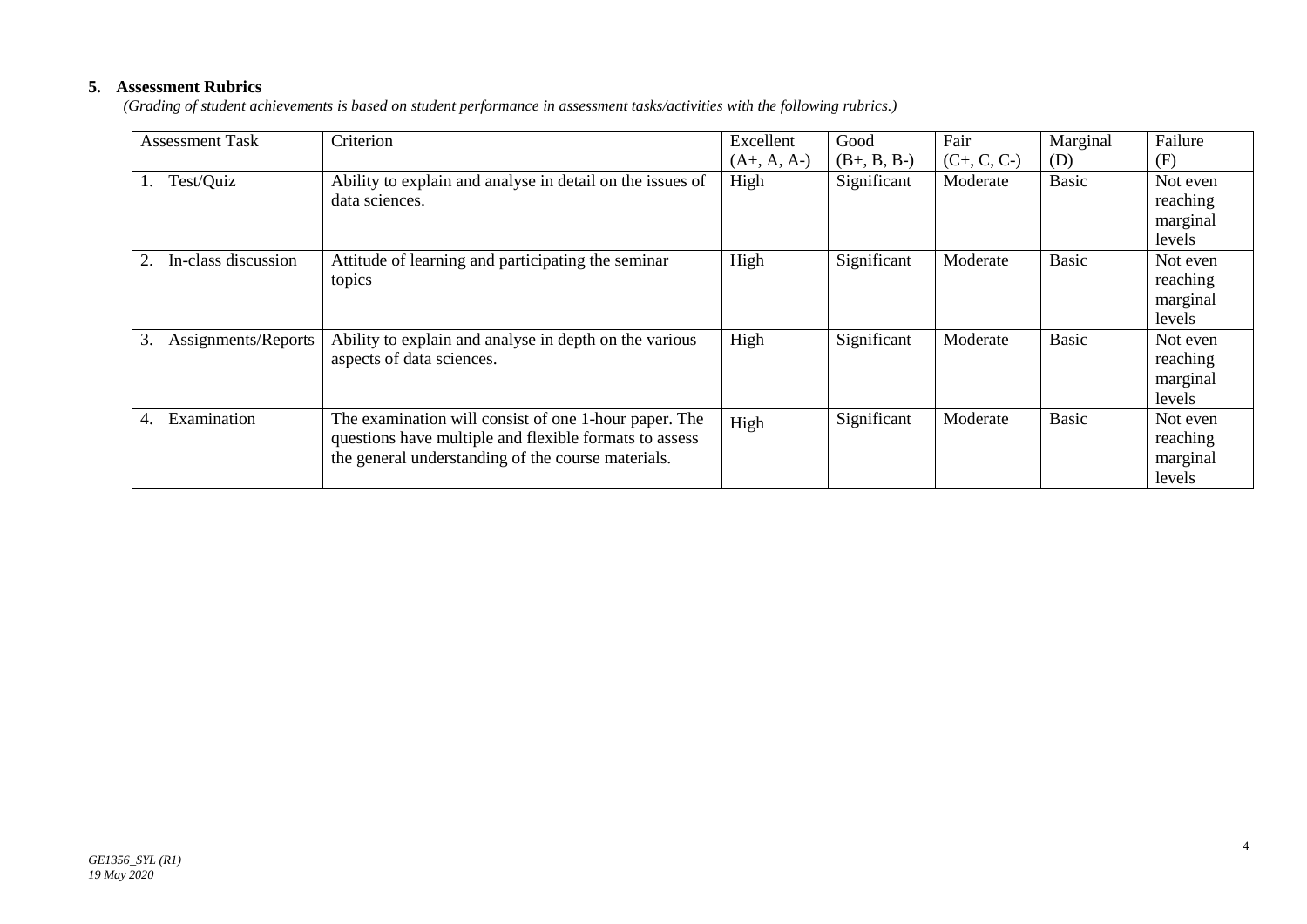## **Part III Other Information** (more details can be provided separately in the teaching plan)

### **1. Keyword Syllabus**

*(An indication of the key topics of the course.)*

- data science in a nutshell: what and why data science; fundamental principles guiding data science; impact of data science across fields;
- introduction of dataset, data collection, causality ad experiments, data types, sequences of data, structure of data, sampling and randomness.
- core concepts of inference and computing: computational tools and introductory statistical techniques; brief introduction of testing hypothesis, estimation, prediction, regression, classification.
- tutorials on applying and illustrations of techniques and algorithms on various public datasets.
- hands-on experience of handling real data and real-world issues, such as data visualization
- introduction and review of recent developments and application of data sciences;

### **2. Reading List**

#### **2.1. Compulsory Readings**

*(Compulsory readings can include books, book chapters, or journal/magazine articles. There are also collections of ebooks, e-journals available from the CityU Library.)* 

1. Lecture notes will be provided

### **2.2. Additional Readings**

*(Additional references for students to learn to expand their knowledge about the subject.)*

| 1. | <b>Introducing Data Science</b>                                                                     |
|----|-----------------------------------------------------------------------------------------------------|
|    | By Davy Cielen, Arno D. B. Meysman, and Mohamed Ali                                                 |
|    | 2016, ISBN 9781633430037                                                                            |
| 2. | Data Science For Dummies                                                                            |
|    | By Lillian Pierson, Foreword by Jake Porway                                                         |
|    | Publisher John Wiley & Sons, 2017                                                                   |
| 3. | Data Science for Business: What You Need to Know About Data Mining and Data-Analytic                |
|    | Thinking                                                                                            |
|    | By Foster Provost, By Tom Fawcett                                                                   |
|    | Publisher O'Reilly Media, Inc, USA, 2015                                                            |
| 4. | Computational and Inferential Thinking: The Foundations of Data Science                             |
|    | By Ani Adhikari and John DeNero                                                                     |
|    |                                                                                                     |
|    | This is a free online textbook that includes interactive Jupyter notebooks and public data sets for |
|    | all examples. The textbook source is maintained as an open source project.                          |
| 5. | Data Science from Scratch: The #1 Data Science Guide for Everything A Data Scientist Needs          |
|    | to Know: Python, Linear Algebra, Statistics, Coding, Applications, Neural Networks, and             |
|    | Decision Trees.                                                                                     |
|    | By Steven Cooper. 2018                                                                              |
| 6. | <b>Foundations of Data Science</b>                                                                  |
|    | by Avrim Blum John Hopcroft Ravindran Kannan                                                        |
|    | https://www.cs.cornell.edu/jeh/book.pdf                                                             |